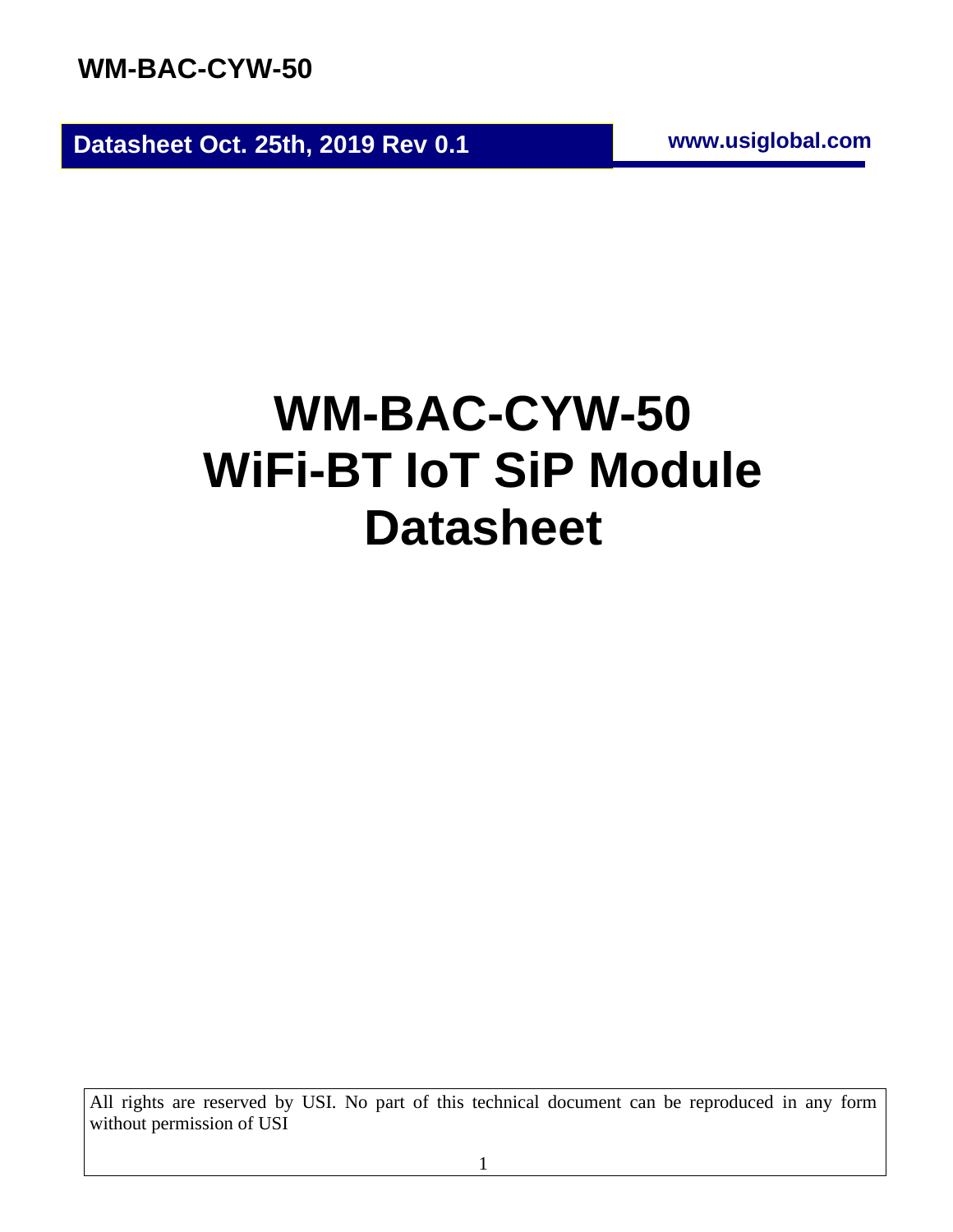# **1 Introduction**

The WM-BAC-CYW-50 WiFi-BT SiP module which refers as "module" is a small size module and consists of a PSoC6 and CYW43012, an authorization chip. The WM-BAC-CYW-50 provides for the highest-level integration for electronic accessories, featuring integrated full function of IEEE 802.11a/ac/b/g/n and Bluetooth 5.0 in a tiny module via 129 pins LGA Footprint.

The small size & low-profile physical design make it easier for system design to enable high performance wireless connectivity without space constrain. This multi- functionality and board to board physical interface provides UART interface options.

The small size & low-profile physical design make it easier for system design to enable high performance wireless connectivity without space constrain. The low power consumption and excellent radio performance make it the best solution for OEM customers who require embedded 802.11a/ac/b/g/n single-band Wi-Fi + Bluetooth features.

For the software and driver development, USI provides extensive technical document and reference software code for the system integration under the agreement of

Cypress International Ltd.

Hardware evaluation kit and development utilities will be released base on listed OS and processors to OEM customers.



## **2 Features CYW43012 Wi-Fi/BT**

- ⚫ Full IEEE 802.11a/b/g/n compatibility
- ⚫ Support 802.11ac MCS8 (256-QAM) and 20 MHz channel bandwidth.
- ⚫ Complies with Bluetooth Core Specification version 5.0 with LE 2 Mbps
- ⚫ Low power operation supporting sleep and standby modes

#### **PSoC6 Microprocessor**

- ARM 32-bit Cortex-M4F CPU, frequency up to 150MHz
- ⚫ 100Mhz Cortex-M0+ CPU
- ⚫ Embedded 288KB SRAM
- ⚫ Embedded 1MB+32KB FLASH
- ⚫ Embedded 128KB ROM
- Up to 38 GPIO interfaces multiplexed with other interfaces

#### **WM-BAC-CYW-50 Module**

- Featuring integrated IEEE 802.11 a/ac/b/g/n, BT5.0
- ⚫ Low power consumption & excellent power management performance extend battery life.
- Small size suitable for low volume system integration.
- ⚫ Easy for integration into mobile and handheld device with flexible system configuration.
- ⚫ Lead Free design which supporting Green design requirement, RoHS Compliance.



## **3 Module Dimension**

 $\bullet$  10.9 x 10.9 x 1.1 (Max.) mm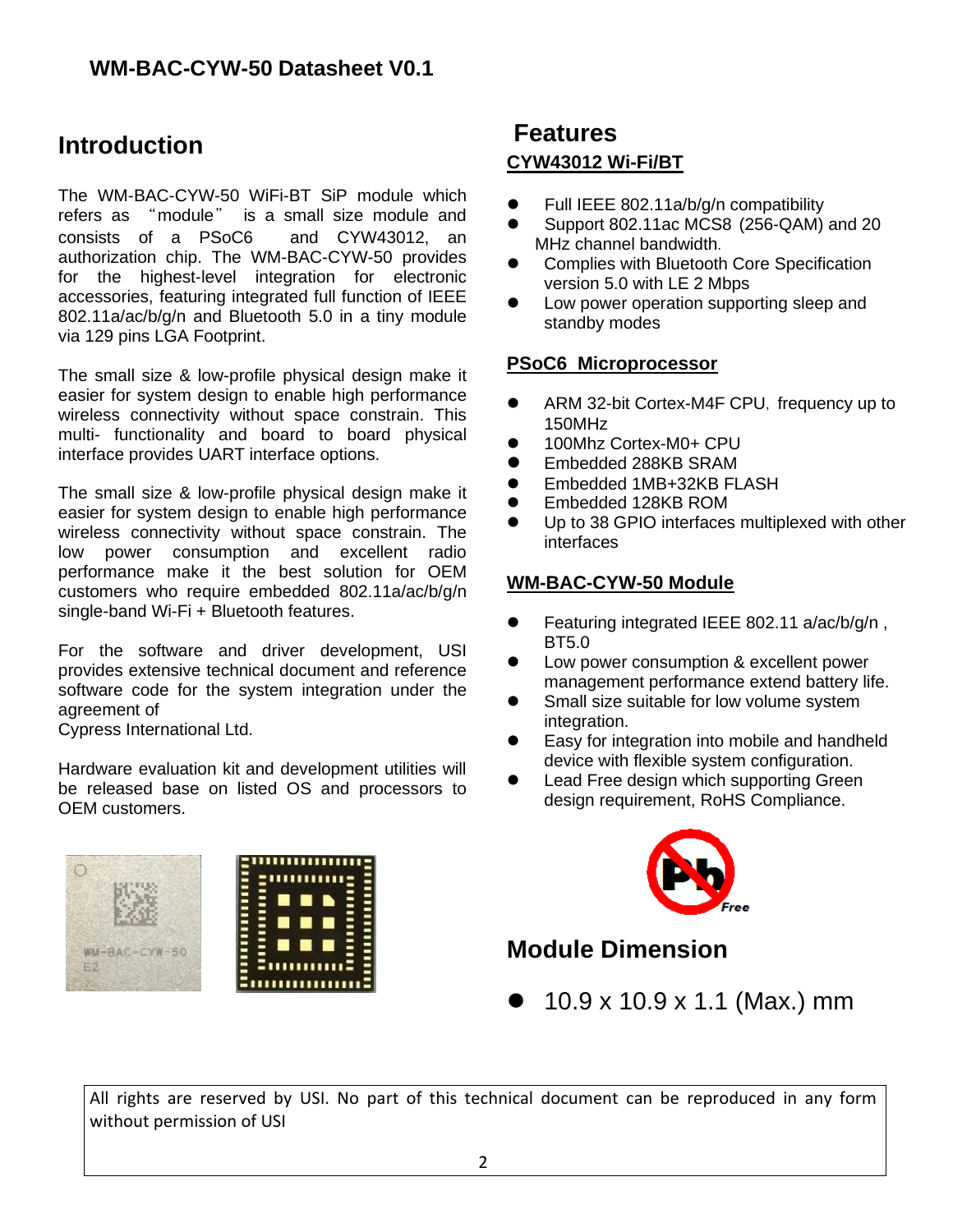# **TABLE OF CONTENTS**

| $\mathbf 1$  |    |  |
|--------------|----|--|
| $\mathbf{2}$ |    |  |
| 2.1          |    |  |
| 2.2          |    |  |
|              |    |  |
|              |    |  |
| 2.3          |    |  |
| 2.3.1        |    |  |
| 2.4          |    |  |
| 2.4.1        |    |  |
|              |    |  |
| 3.1          |    |  |
| 3.2          |    |  |
| 3.3          |    |  |
| 3.4          |    |  |
| 4            |    |  |
| 5            | 19 |  |
|              |    |  |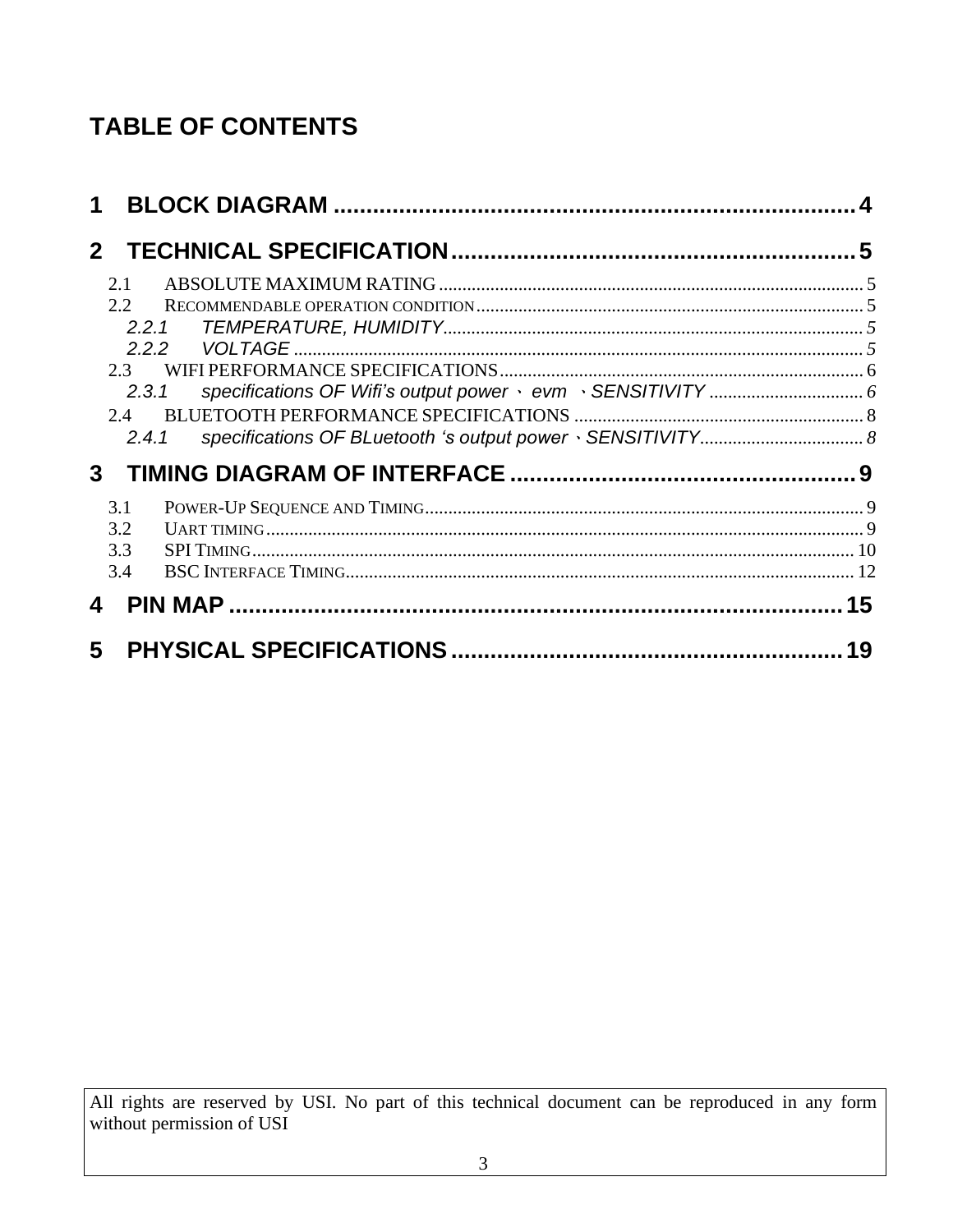## <span id="page-3-0"></span>**1 BLOCK DIAGRAM**

The WM-BAC-CYW-50 MCU host module is designed based on PSoC6+CYW43012 solution. It supports generic UART interface to connect the WLAN and BT to the host processor. A simplified block diagram of the WM-BAC-CYW-50 module is depicted in the Fig. below.

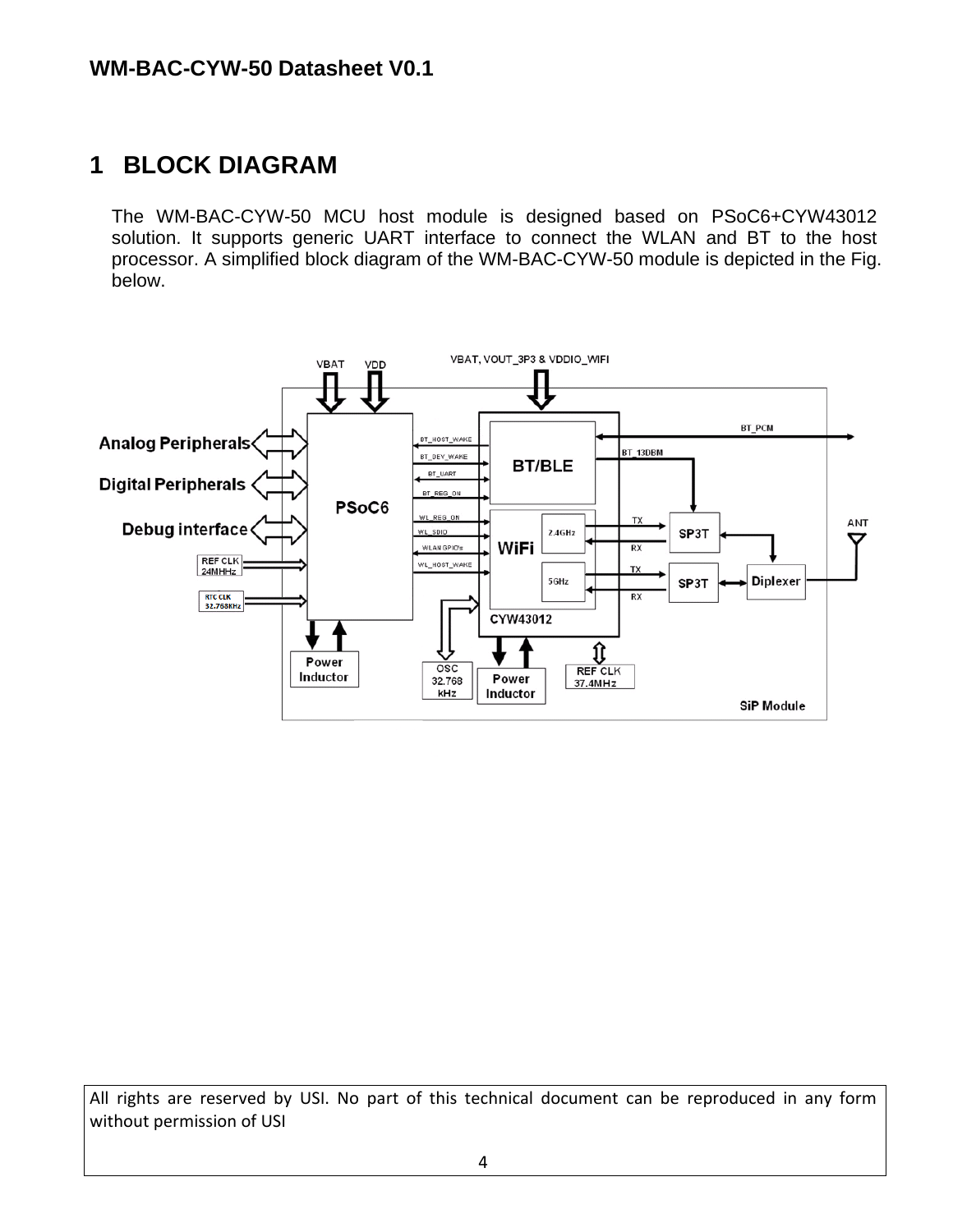# <span id="page-4-0"></span>**2 TECHNICAL SPECIFICATION**

## <span id="page-4-1"></span>**2.1 ABSOLUTE MAXIMUM RATING**

| Symbol                           | Parameter                  | <b>Conditions</b> | Min    | <b>Max</b> | Unit          |
|----------------------------------|----------------------------|-------------------|--------|------------|---------------|
| <b>VBAT</b>                      | DC supply voltage for VBAT |                   | $-0.5$ | 4.8        | v             |
| VDDD, VBACKUP,<br>VDD NS, VDDUSB | DC supply voltage          |                   | $-0.5$ | 3.6        | v             |
| VDDA, VDDIO0,<br>VDDIO1, VDDIO   |                            |                   | $-0.5$ | 2.2        | v             |
| Ts                               | Storage temperature        |                   | $-40$  | 85         | $\mathcal{C}$ |

## <span id="page-4-2"></span>**2.2 RECOMMENDABLE OPERATION CONDITION**

#### <span id="page-4-3"></span>**2.2.1 TEMPERATURE, HUMIDITY**

The WM-BAC-CYW-50 module has to withstand the operational requirements as listed in the table below.

| <b>Operating Temperature</b>   | -20° to 60° Celsius |                                   |
|--------------------------------|---------------------|-----------------------------------|
| <b>Relative Humidity range</b> | Max 85%             | Non condensing, relative humidity |

#### <span id="page-4-4"></span>**2.2.2 VOLTAGE**

| Symbol         | <b>Parameter</b>                             | Min | Typ. | <b>Max</b> | <b>Unit</b> |                                |
|----------------|----------------------------------------------|-----|------|------------|-------------|--------------------------------|
| <b>VBAT</b>    | DC supply voltage for 43012 VBAT             | 3.2 | 3.6  | 4.2        | $\vee$      |                                |
| <b>VDDIO</b>   | VDDIO for 43012                              | 1.7 | 1.8  | 1.98       | V           |                                |
| <b>VDDD</b>    | Internal regulator and Port 1 GPIO<br>supply | 1.7 |      | 3.6        | V           |                                |
| <b>VDDA</b>    | Analog power supply voltage.                 | 1.7 | 1.8  | 1.98       | V           |                                |
| VDDIO1         | GPIO Supply for Ports 5 to 8                 | 1.7 | 1.8  | 1.98       | $\vee$      | VDDIO1 must be<br>$\geq$ VDDA. |
| VDDIO0         | GPIO Supply for Ports 11 to 13               | 1.7 | 1.8  | 1.98       | $\vee$      |                                |
| VDD NS         | Supply input to the Buck                     | 1.7 |      | 3.6        | V           |                                |
| <b>VBACKUP</b> | Backup Power and GPIO Port 0                 | 1.7 |      | 3.6        | V           | Min. is 1.4 V in               |
|                | supply                                       |     |      |            |             | Backup Mode                    |
| <b>VDDUSB</b>  | Supply for Port 14 (USB or GPIO)             | 1.7 | 3.3  | 3.6        | V           | Min supply is                  |
|                |                                              |     |      |            |             | 2.85 V for USB                 |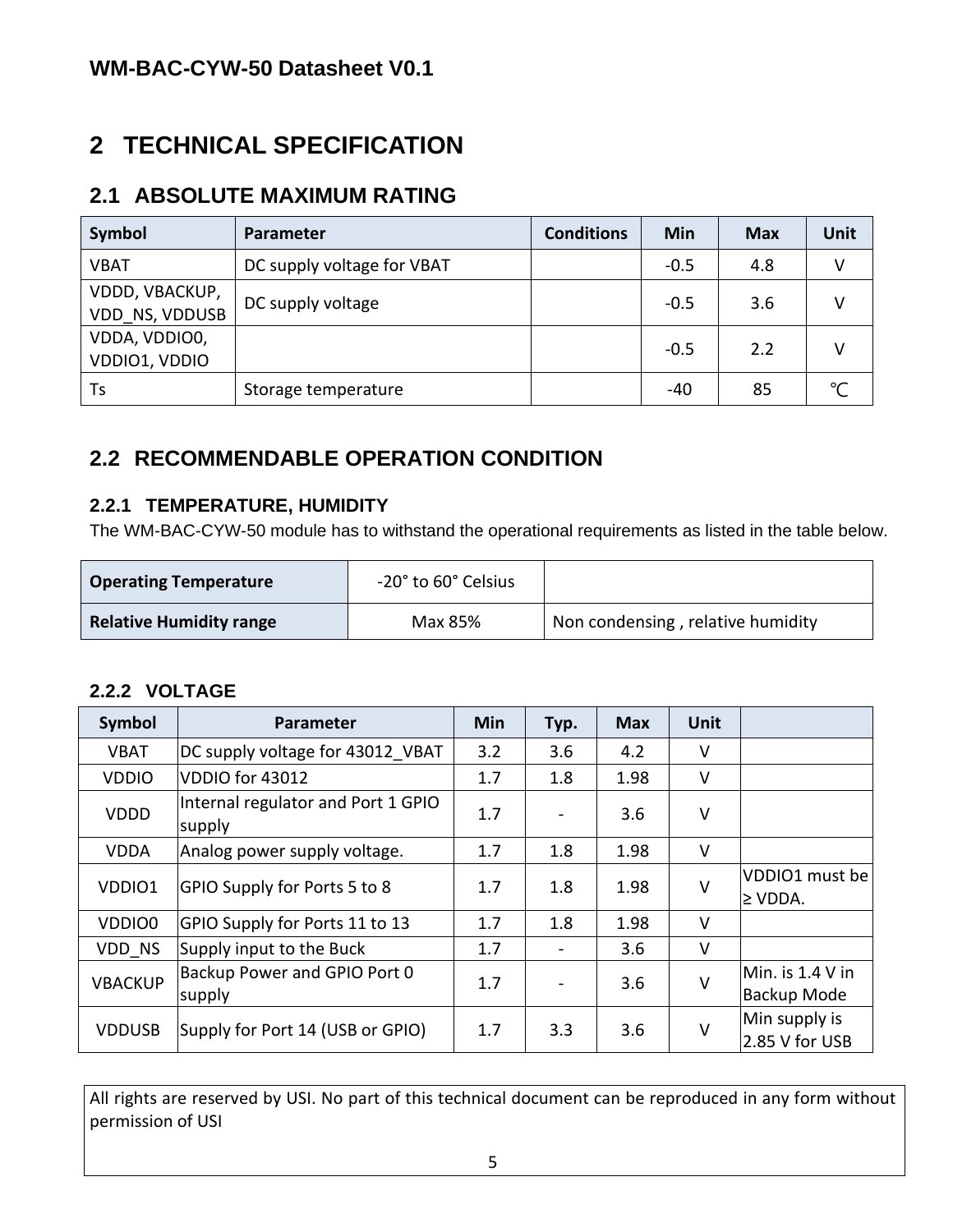## <span id="page-5-0"></span>**2.3 WIFI PERFORMANCE SPECIFICATIONS**

The WM-BAC-CYW-50 module complies with the following features and standards.

| <b>Features</b>        |                                                   | <b>Description</b>                                 |  |  |
|------------------------|---------------------------------------------------|----------------------------------------------------|--|--|
| lWLAN Standards        |                                                   | IEEE 802 11 a//b/g/n, 802.11ac friendly            |  |  |
| <b>Frequency Band</b>  |                                                   | 2.400 GHz $-$ 2.484 GHz<br>4.900 GHz - 5.845 GHz - |  |  |
| Number of Sub Channels |                                                   | CH1 to CH14<br>CH36 to CH165                       |  |  |
| Modulation             | DSSS, CCK, OFDM, BPSK, QPSK, 16QAM, 64QAM, 256QAM |                                                    |  |  |
|                        | 11 <sub>b</sub>                                   | 1, 2, 5.5, 11 (Mbps)                               |  |  |
|                        | 11a/g                                             | 6, 9, 12, 18, 24, 36, 48, 54 (Mbps)                |  |  |
| Supported data rates   | 11n                                               | HT20 MCS0 (6.5Mbps) to MCS7 (65Mbps)               |  |  |
|                        | 11ac                                              | HT20 MCS8 (78Mbps)                                 |  |  |

#### <span id="page-5-1"></span>**2.3.1 SPECIFICATIONS OF WIFI'S OUTPUT POWER**、 **EVM** 、**SENSITIVITY**

The WM-BAC-CYW-50 module WiFi TX power as list in the table below: (Typical values are at VBAT =  $3.6V$ , VDDIO =  $1.8V$ , VDD =  $3.3V$  and TA =  $+25C$ )

| <b>Characteristics</b>                                  |         | TYP. | Tol.    | Unit |
|---------------------------------------------------------|---------|------|---------|------|
| <b>RF Average Output Power</b>                          | 1 Mbps  | 17   | $+/- 2$ | dBm  |
| 802.11b CCK Mode                                        | 11 Mbps | 17   | $+/- 2$ | dBm  |
| <b>RF Average Output Power</b><br>$802.11a/g$ OFDM Mode | 6 Mbps  | 17   | $+/- 2$ | dBm  |
|                                                         | 54 Mbps | 15   | $+/- 2$ | dBm  |
| <b>RF Average Output Power</b>                          | IMCS0   | 17   | $+/- 2$ | dBm  |
| 802.11n OFDM Mode                                       | MCS7    | 15   | $+/- 2$ | dBm  |
| <b>RF Average Output Power</b><br>802.11ac OFDM Mode    | MCS8    | 13   | $+/- 2$ | dBm  |

\*\* Note: The Output Power Level will be updated after samples reliability test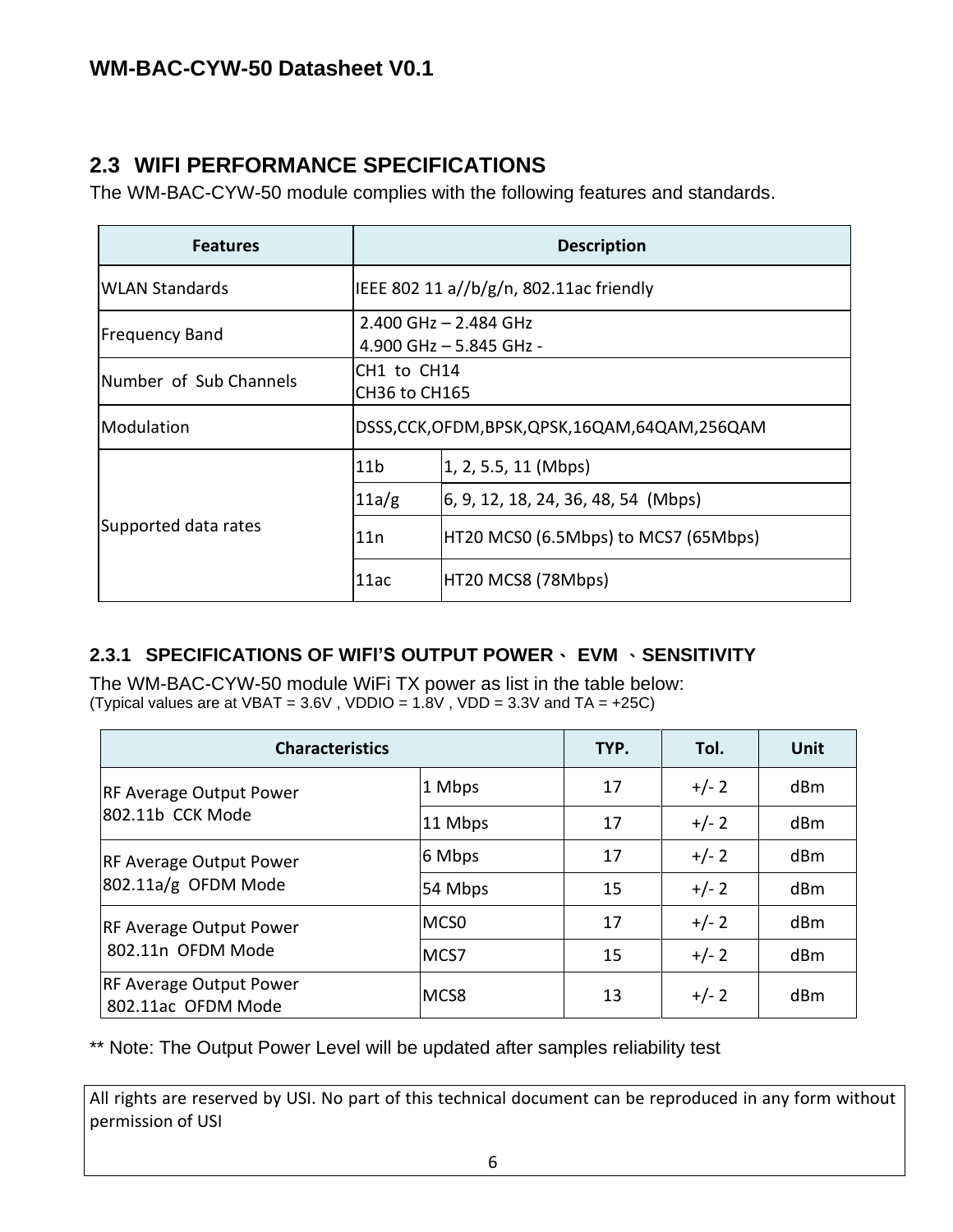| <b>Characteristics</b>        |            | TYP.  | <b>IEEE Spec</b> | <b>Unit</b> |
|-------------------------------|------------|-------|------------------|-------------|
|                               | $@1$ Mbps  | $-12$ | $-9.12*$         | dB          |
| RF Average Output EVM (11b)   | $@11$ Mbps | $-12$ | $-9.12*$         | dB          |
|                               | @6 Mbps    | -8    | $-5*$            | dB          |
| RF Average Output EVM (11a/g) | @54 Mbps   | $-28$ | $-25*$           | dB          |
|                               | @ MCS0     | -8    | $-5*$            | dB          |
| RF Average Output EVM (11n)   | @ MCS7     | $-30$ | $-27*$           | dB          |
| RF Average Output EVM (11ac)  | @ MCS8     | $-32$ | $-30*$           | dB          |

# WiFi TX EVM follow the IEEE spec that as list in the table below:

The WM-BAC-CYW-50 module WiFi sensitivity as list in the table below: (Typical values are at VBAT =  $+3.6V$ , VDDIO = 1.8V, VDD = 3.3V and TA =  $+25C$ )

| <b>Receiver Characteristics</b>                                                  | TYP.  | MAX.   | <b>Unit</b> |
|----------------------------------------------------------------------------------|-------|--------|-------------|
| PER <8%, Rx Sensitivity @ 1 Mbps                                                 | $-95$ | $-82*$ | dBm         |
| PER <8%, Rx Sensitivity @ 11 Mbps                                                | -87   | $-76*$ | dBm         |
| PER <10% Rx Sensitivity @ 6 Mbps                                                 | $-91$ | $-82*$ | dBm         |
| PER <10%, Rx Sensitivity @ 54 Mbps                                               | -74   | $-65*$ | dBm         |
| PER <10%, Rx Sensitivity @ MCS0(HT20)                                            | $-91$ | $-82*$ | dBm         |
| PER <10%, Rx Sensitivity @ MCS7(HT20)                                            | $-73$ | $-64*$ | dBm         |
| PER <10% Rx Sensitivity @ 11a 6 Mbps                                             | -90   | $-82*$ | dBm         |
| PER <10%, Rx Sensitivity @ 11a 54 Mbps                                           | $-73$ | $-65*$ | dBm         |
| PER <10%, Rx Sensitivity @11an MCS0(HT20)                                        | $-91$ | $-82*$ | dBm         |
| PER <10%, Rx Sensitivity @ 11an MCS7(HT20)                                       | $-73$ | $-64*$ | dBm         |
| PER <10%, Rx Sensitivity @ 11ac MCS8(HT20)<br>*Dofor to IEEE902.11 cpooification | $-70$ | $-64*$ | dBm         |

\*Refer to IEEE802.11 specification.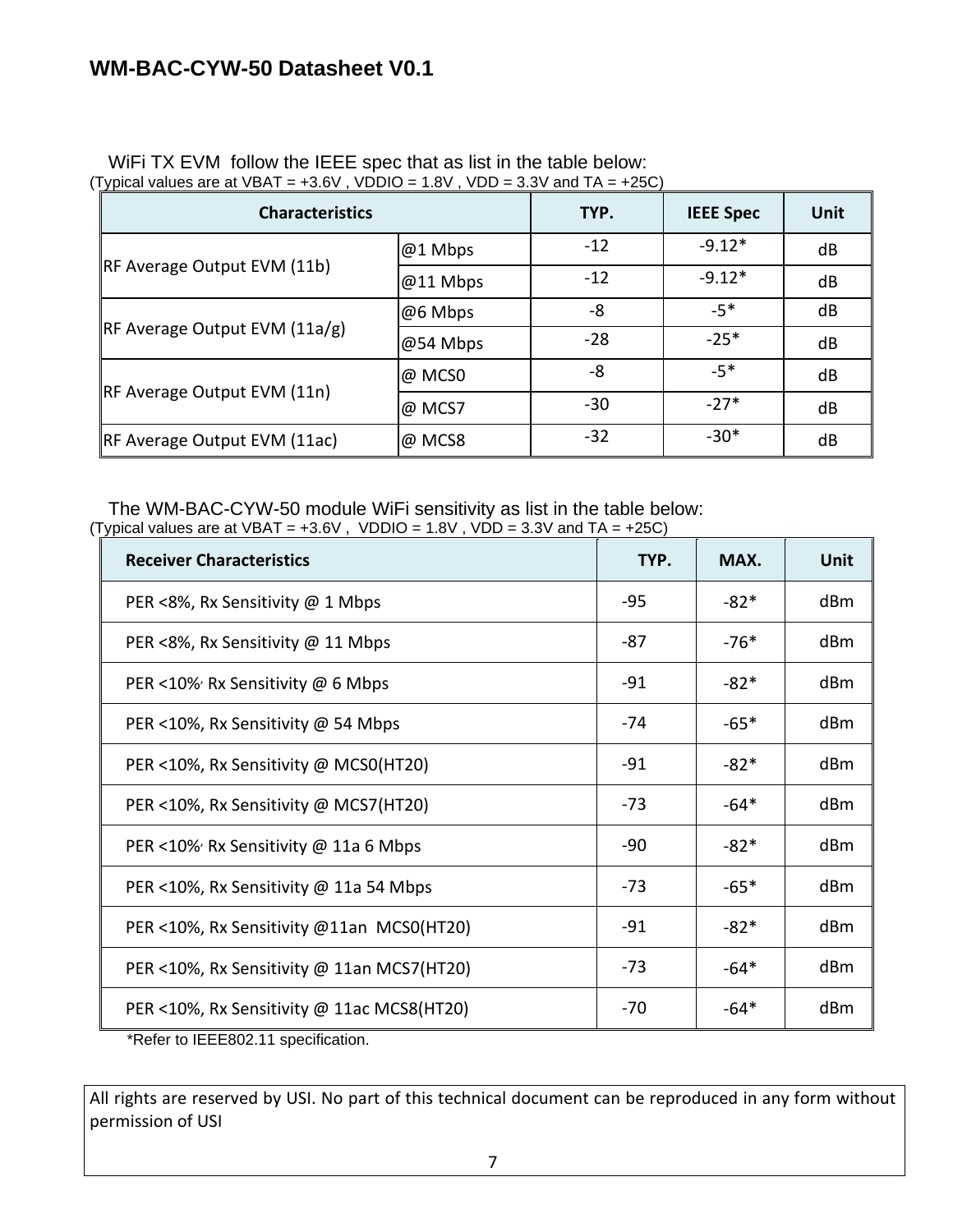## <span id="page-7-0"></span>**2.4 BLUETOOTH PERFORMANCE SPECIFICATIONS**

The Radio specification is compliant with the Bluetooth  $TM$  5.0 specification

| <b>Features</b>           | <b>Description</b>                        |  |  |
|---------------------------|-------------------------------------------|--|--|
| <b>Frequency Band</b>     | 2402 MHz ~ 2480 MHz                       |  |  |
| <b>Number of Channels</b> | 79 channels                               |  |  |
| <b>Modulation</b>         | FHSS (Frequency Hopping Spread Spectrum), |  |  |
|                           | GFSK, DPSK                                |  |  |

(Typical values are at VBAT =  $3.6V$ , VDDIO =  $1.8V$ , VDD =  $3.3V$  and TA =  $+25C$ )

#### <span id="page-7-1"></span>**2.4.1 SPECIFICATIONS OF BLUETOOTH 'S OUTPUT POWER**、**SENSITIVITY**

The WM-BAC-CYW-50 module BT TX power as list in the table below: (Typical values are at VBAT =  $3.6V$ , VDDIO =  $1.8V$ , VDD =  $3.3V$  and TA =  $+25C$ )

| <b>Characteristics</b> | Data Rate | TYP. | Tol.    | <b>Unit</b> |
|------------------------|-----------|------|---------|-------------|
| <b>BT Output Power</b> | 1 Mbps    | 11   | $+/- 3$ | dBm         |
|                        | 2 Mbps    | 9    | $+/- 3$ | dBm         |
|                        | 3 Mbps    | 9    | $+/- 3$ | dBm         |
|                        | LE        | 11   | $+/- 3$ | dBm         |

The Performance will be updated after samples reliability test

The WM-BAC-CYW-50 module BT RX sensitivity as list in the table below: (Typical values are at VBAT = 3.6V , BT\_VBAT = 3.3V , VDDIO = 1.8V , VDD\_FEM = 3.3V and TA = +25C)

| <b>Characteristics</b>   | Data Rate | TYP.  | Max.   | <b>Unit</b> |
|--------------------------|-----------|-------|--------|-------------|
|                          | 1 Mbps    | $-90$ | $-70*$ | dBm         |
|                          | 2 Mbps    | $-92$ | $-70*$ | dBm         |
| <b>BT RX Sensitivity</b> | 3 Mbps    | $-85$ | $-70*$ | dBm         |
|                          | LE        | $-92$ | $-70*$ | dBm         |

\*Refer to Bluetooth specification.

\*\*The Performance will be updated after samples reliability test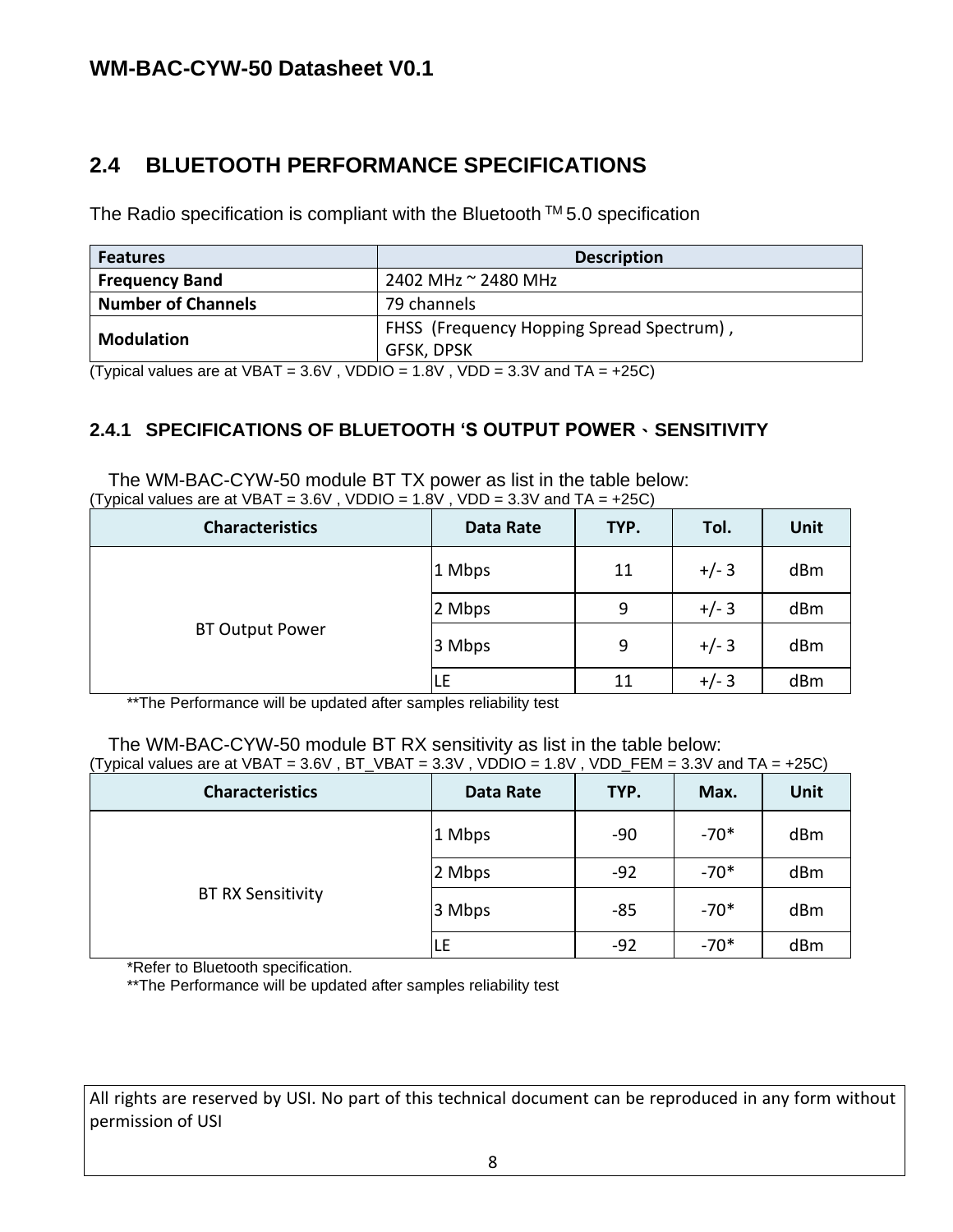# <span id="page-8-0"></span>**3 TIMING DIAGRAM OF INTERFACE**

## <span id="page-8-1"></span>**3.1 POWER-UP SEQUENCE AND TIMING**

The WM-BAC-CYW-50 MCU host module has three power signals that allow to control power up by the Bluetooth, WLAN, and internal regulator blocks. These signals are described below. Additionally, diagrams are provided to indicate proper sequencing of the signals for various operational states (see below Figure ).The timing values indicated are minimum required values;longer delays are also acceptable.

| 32.678 kHz<br><b>Sleep Clock</b> |           |
|----------------------------------|-----------|
| <b>VDDD</b>                      | 90% of VH |
| <b>VIO</b>                       |           |
| <b>VBAT</b>                      | 90% of VH |
| RESET_N<br>(External)            |           |
|                                  |           |

## <span id="page-8-2"></span>**3.2 UART TIMING**

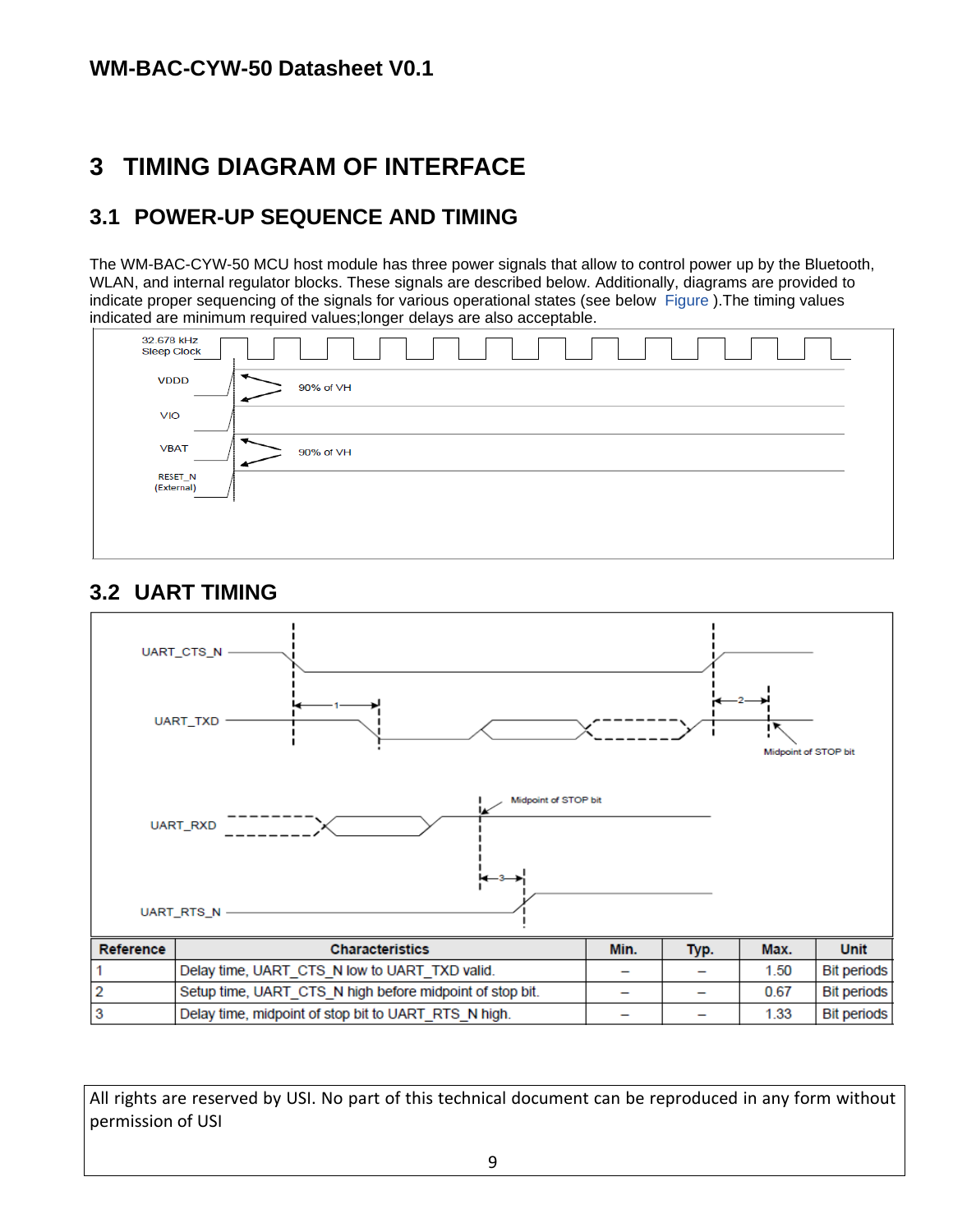## <span id="page-9-0"></span>**3.3 SPI TIMING**

The SPI interface can be clocked up to 24 MHz.



**SPI Timing, Mode 0 and 2**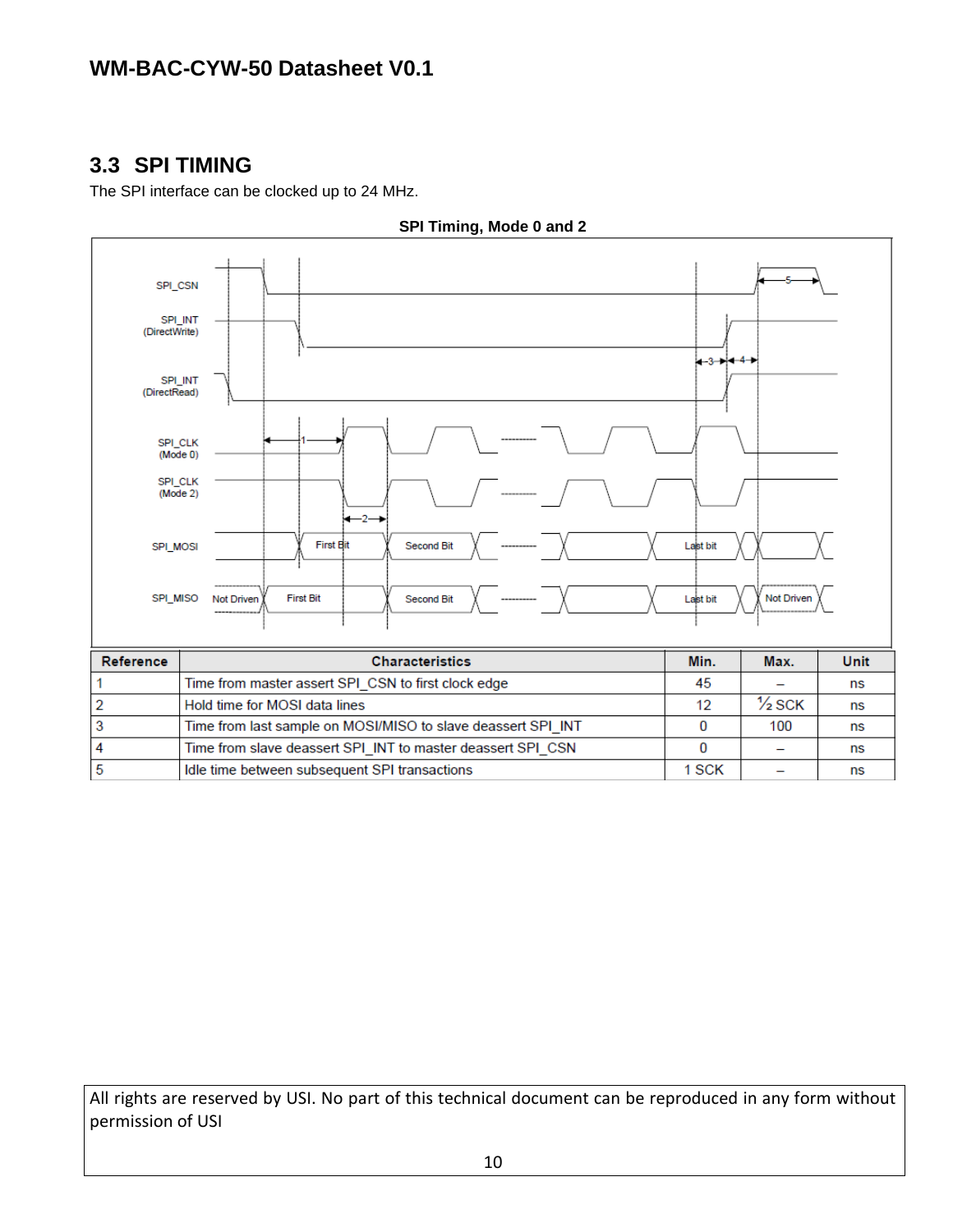

**SPI Timing, Mode 1 and 3**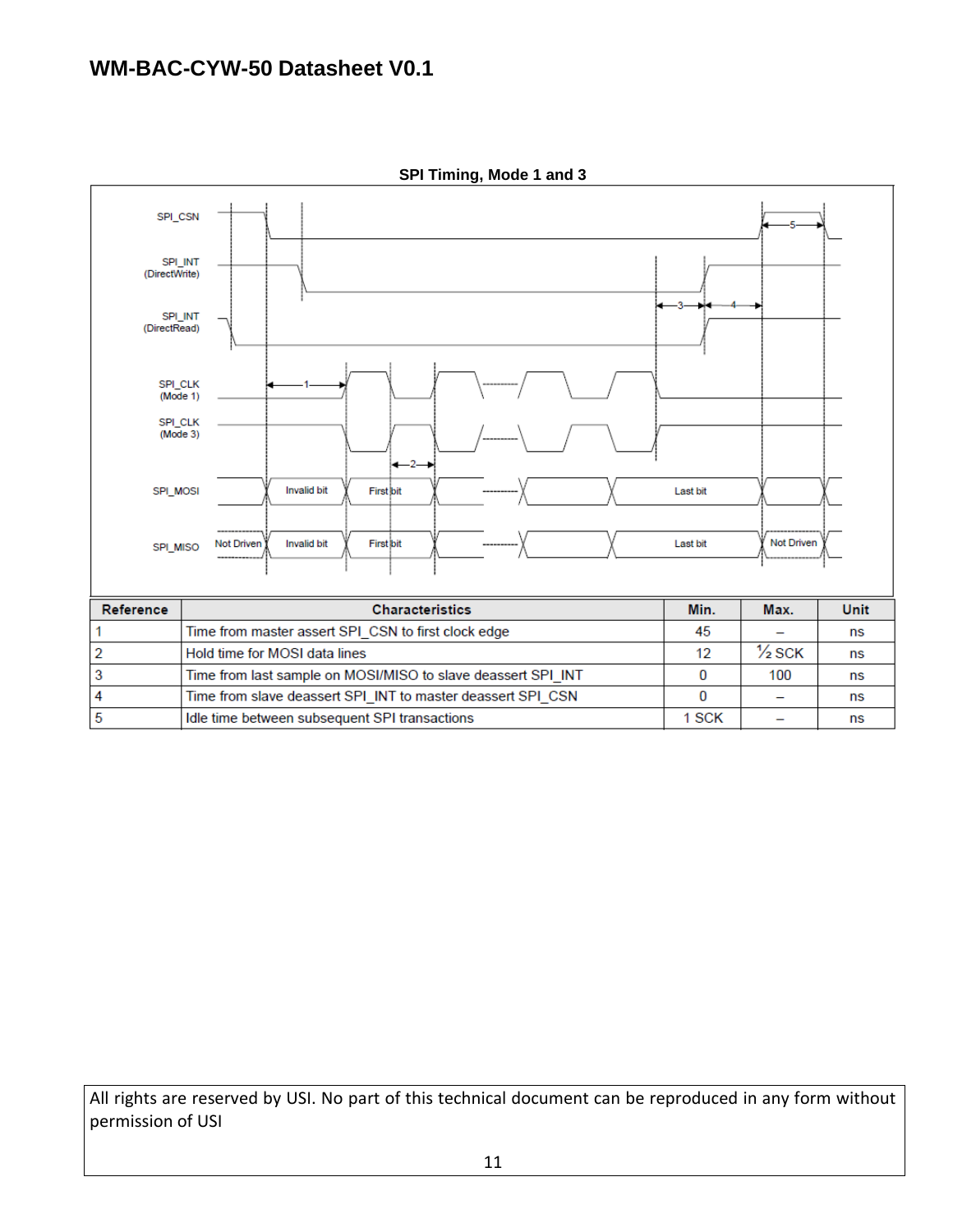## <span id="page-11-0"></span>**3.4 BSC INTERFACE TIMING**



#### **BSC Interface Timing Specifications (up to 1 MHz)**

| Reference | <b>Characteristics</b>            | <b>Minimum</b> | <b>Maximum</b> | <b>Unit</b> |
|-----------|-----------------------------------|----------------|----------------|-------------|
| 1.        | Clock frequency                   | -              | 100            | kHz         |
|           |                                   |                | 400            |             |
|           |                                   |                | 800            |             |
|           |                                   |                | 1000           |             |
| 2         | START condition setup time        | 650            |                | ns          |
| 3         | START condition hold time         | 280            |                | ns          |
| 4         | Clock low time                    | 650            | -              | ns          |
| 5         | Clock high time                   | 280            |                | ns          |
| 6         | Data input hold time <sup>a</sup> | 0              |                | ns          |
| 7         | Data input setup time             | 100            | -              | ns          |
| 8         | STOP condition setup time         | 280            | -              | ns          |
| 9         | Output valid from clock           |                | 400            | ns          |
| 10        | Bus free time <sup>b</sup>        | 650            |                | ns          |

a. As a transmitter, 125 ns of delay is provided to bridge the undefined region of the falling edge of SCL to avoid unintended generation of START or STOP conditions.

b. Time that the CBUS must be free before a new transaction can start.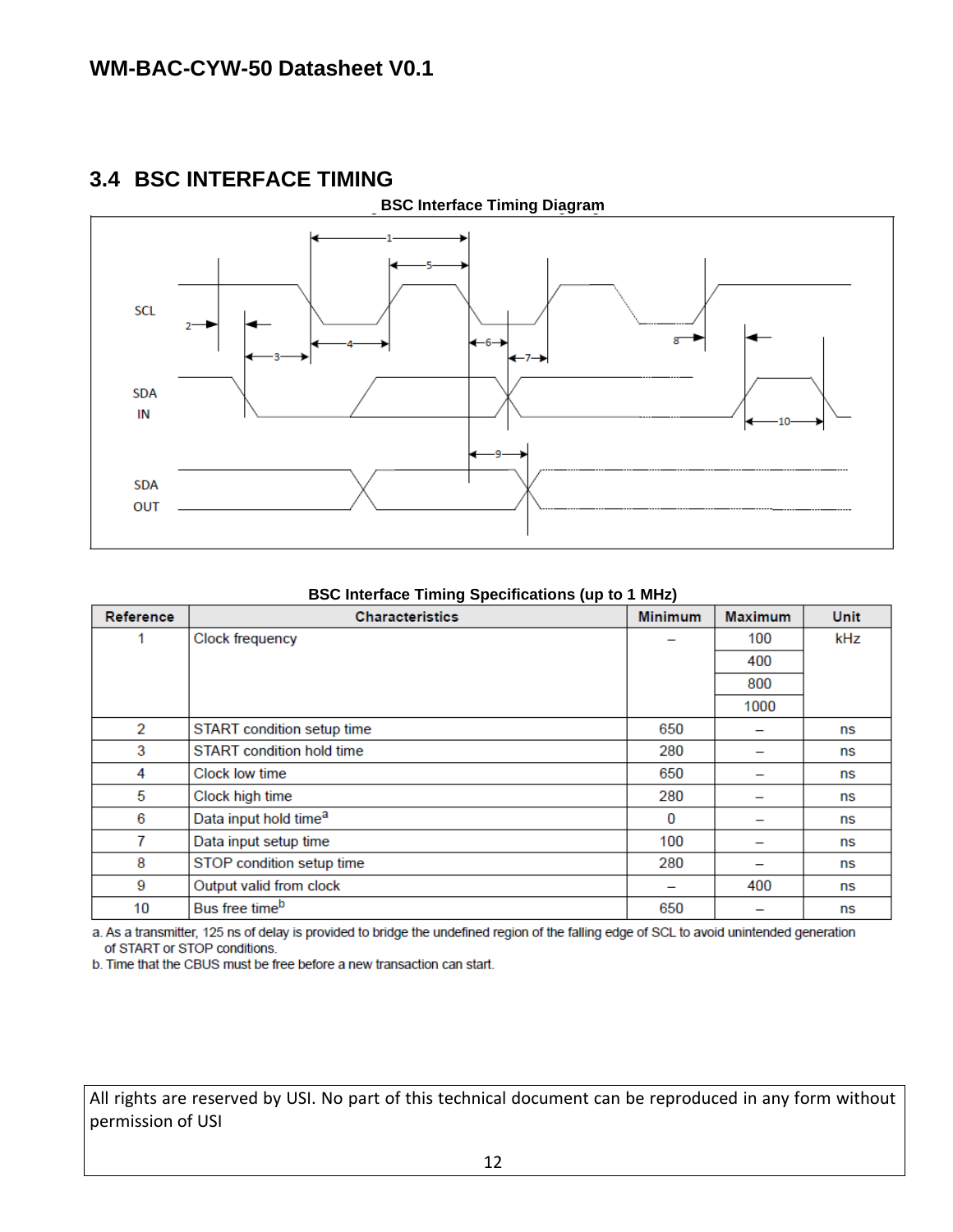

**I2S Receiver Timing**

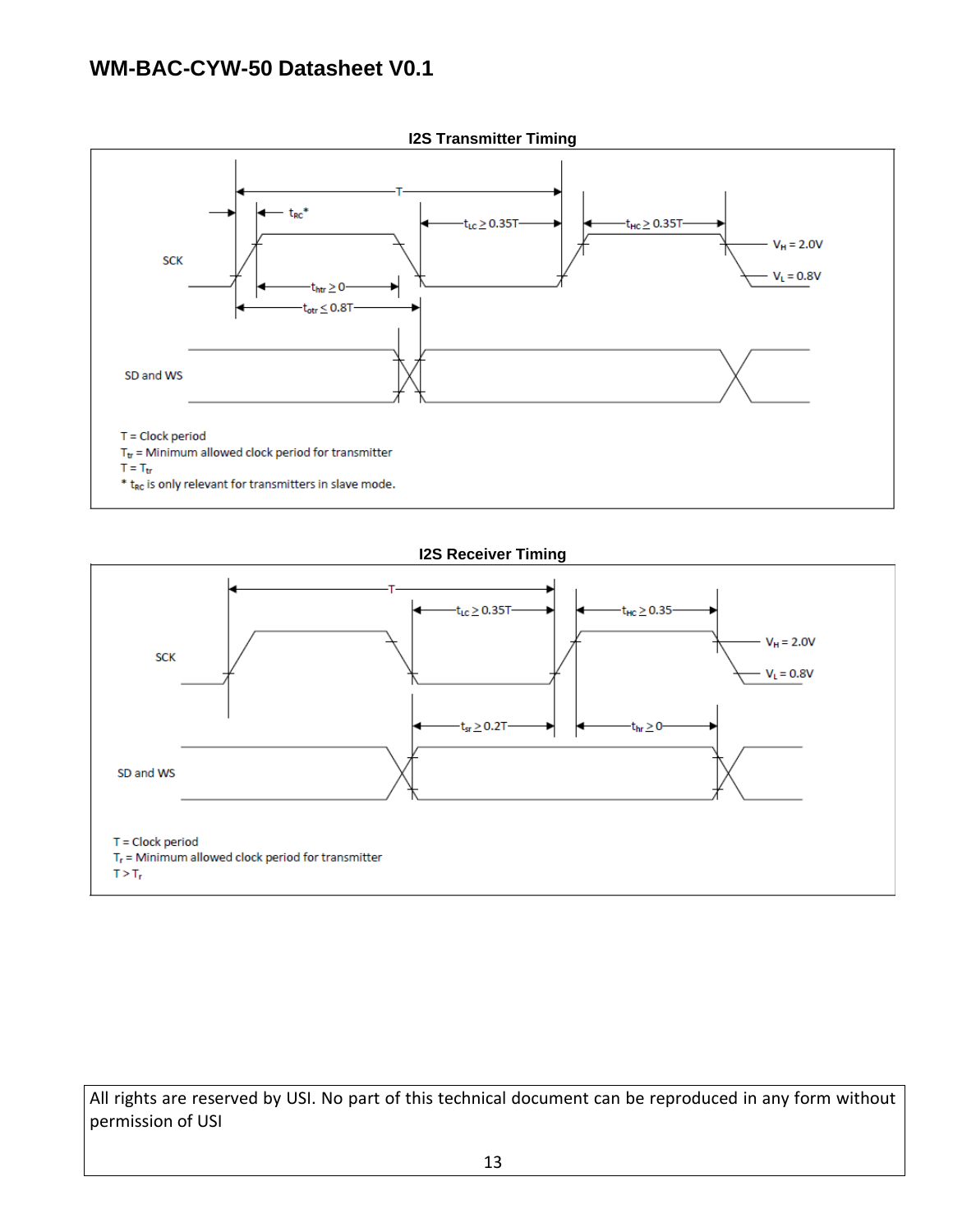| <b>Transmitter</b>                                    |              |                    | Receiver   |                    |              |                                                         |            |                                                   |
|-------------------------------------------------------|--------------|--------------------|------------|--------------------|--------------|---------------------------------------------------------|------------|---------------------------------------------------|
| <b>Lower Limit</b>                                    |              | <b>Upper Limit</b> |            | <b>Lower Limit</b> |              | <b>Upper Limit</b>                                      |            | <b>Notes</b>                                      |
| <b>Min</b>                                            | <b>Max</b>   | <b>Min</b>         | <b>Max</b> | <b>Min</b>         | <b>Max</b>   | <b>Min</b>                                              | <b>Max</b> |                                                   |
| $\mathsf{T}_{\mathsf{tr}}$                            |              |                    |            | $T_{\rm r}$        |              |                                                         |            | a                                                 |
|                                                       |              |                    |            |                    |              |                                                         |            |                                                   |
| $0.35T_{tr}$                                          | -            |                    |            | $0.35T_{tr}$       |              |                                                         |            | b                                                 |
| $0.35T_{tr}$                                          | -            |                    |            | $0.35T_{tr}$       |              |                                                         |            | b                                                 |
| Slave Mode: Clock accepted by transmitter or receiver |              |                    |            |                    |              |                                                         |            |                                                   |
| $\overline{\phantom{0}}$                              | $0.35T_{tr}$ |                    |            |                    | $0.35T_{tr}$ | —                                                       | -          | c                                                 |
| -                                                     | $0.35T_{tr}$ |                    |            |                    | $0.35T_{tr}$ |                                                         | -          | c                                                 |
|                                                       |              | $0.15T_{tr}$       |            |                    |              |                                                         |            | d                                                 |
| <b>Transmitter</b>                                    |              |                    |            |                    |              |                                                         |            |                                                   |
|                                                       |              |                    | $0.8$ T    |                    |              |                                                         |            | е                                                 |
| 0                                                     |              |                    |            |                    |              |                                                         |            | d                                                 |
| Receiver                                              |              |                    |            |                    |              |                                                         |            |                                                   |
|                                                       |              |                    |            | $0.2T_{tr}$        |              |                                                         |            | f                                                 |
|                                                       |              |                    |            | $0.2T_{tr}$        |              |                                                         |            | f                                                 |
|                                                       |              |                    |            |                    |              | Master Mode: Clock generated by transmitter or receiver |            | <b>THILING TOT IZS TRAISHIKKERS AND RECEIVERS</b> |

#### **Timing for I2S Transmitters and Receivers**

a. The system clock period T must be greater than  $T_{tr}$  and  $T_r$  because both the transmitter and receiver have to be able to handle the data transfer rate.

b. At all data rates in master mode, the transmitter or receiver generates a clock signal with a fixed mark/space ratio. For this reason,  $t_{HC}$  and  $t_{LC}$  are specified with respect to T.

c. In slave mode, the transmitter and receiver need a clock signal with minimum HIGH and LOW periods so that they can detect the signal. So long as the minimum periods are greater than 0.35T<sub>r</sub>, any clock that meets the requirements can be used.

d. Because the delay ( $t_{\text{dtr}}$ ) and the maximum transmitter speed (defined by  $T_{\text{tr}}$ ) are related, a fast transmitter driven by a slow clock edge can result in t<sub>dtr</sub> not exceeding t<sub>RC</sub> which means t<sub>htr</sub> becomes zero or negative. Therefore, the transmitter has to guarantee that t<sub>htr</sub> is greater than or equal to zero, so long as the clock rise-time t<sub>RC</sub> is not more than t<sub>RCmax</sub>, where t<sub>RCmax</sub> is not less than 0.15T<sub>tr</sub>.

e. To allow data to be clocked out on a falling edge, the delay is specified with respect to the rising edge of the clock signal and T, always giving the receiver sufficient setup time.

f. The data setup and hold time must not be less than the specified receiver setup and hold time.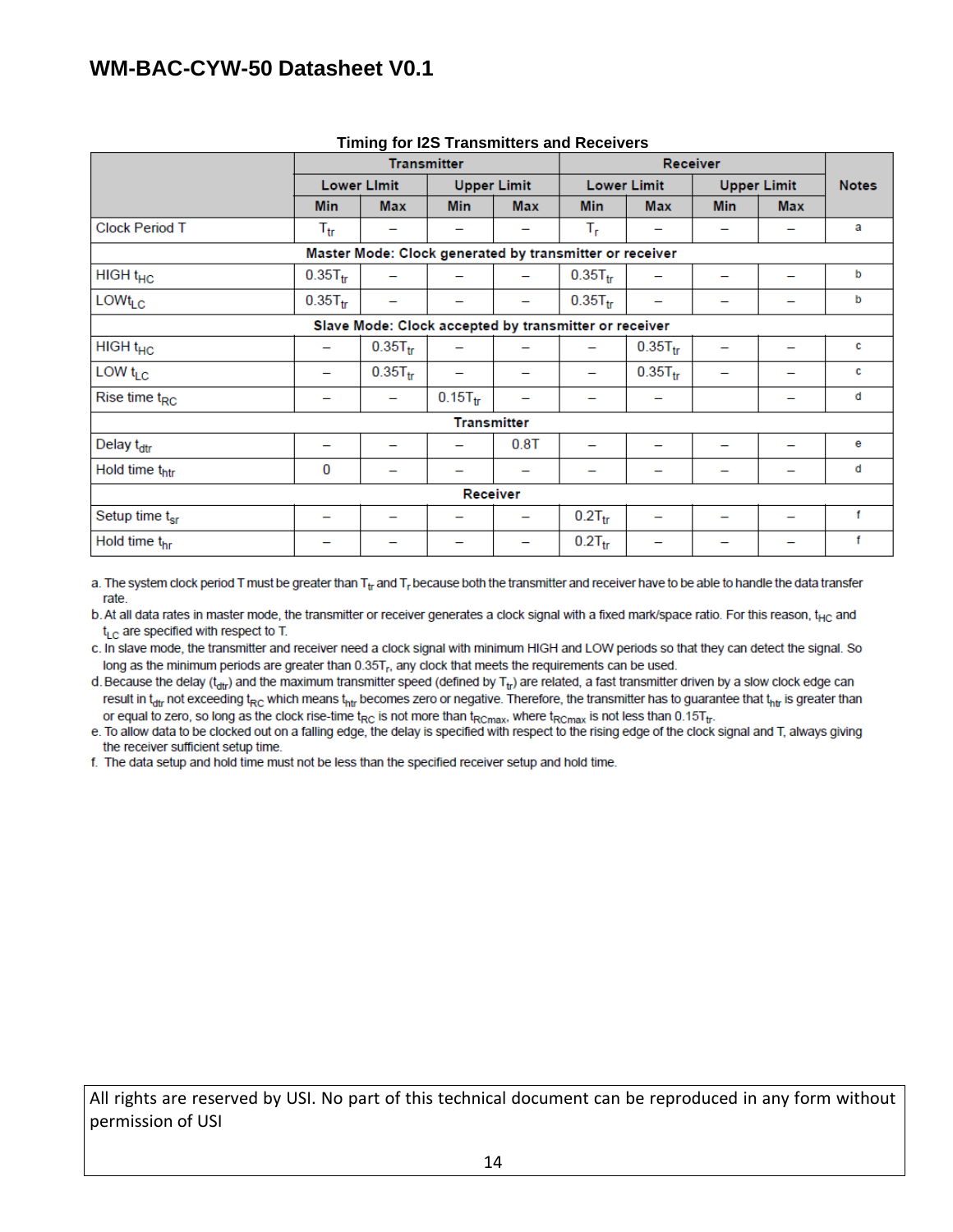# <span id="page-14-0"></span>**PIN MAP**

| Pin#           | <b>Pin Name</b>    | <b>Type</b> | <b>Description</b>                          |  |  |
|----------------|--------------------|-------------|---------------------------------------------|--|--|
| 1              | <b>GND</b>         | <b>PWR</b>  | <b>GND Pin</b>                              |  |  |
| $\overline{2}$ | <b>GND</b>         | <b>PWR</b>  | <b>GND Pin</b>                              |  |  |
| 3              | BT_UART_RXD_P8_1   | I/O         | Connect to 43012 BT_UART_RXD and PSoC6 P8_1 |  |  |
| 4              | BT_UART_RTS_L_P8_3 | I/O         | Connect to 43012 BT_UART_RTS and PSoC6 P8_3 |  |  |
| 5              | BT_UART_TXD_P8_0   | I/O         | Connect to 43012 BT_UART_TXD and PSoC6 P8_0 |  |  |
| 6              | BT_UART_CTS_L_P8_2 | I/O         | Connect to 43012 BT_UART_CTS and PSoC6 P8_2 |  |  |
| $\overline{7}$ | <b>GND</b>         | <b>PWR</b>  | <b>GND Pin</b>                              |  |  |
| 8              | <b>GND</b>         | <b>PWR</b>  | <b>GND Pin</b>                              |  |  |
| 9              | <b>GND</b>         | <b>PWR</b>  | <b>GND Pin</b>                              |  |  |
| 10             | <b>GND</b>         | <b>PWR</b>  | <b>GND Pin</b>                              |  |  |
| 11             | <b>GND</b>         | <b>PWR</b>  | <b>GND Pin</b>                              |  |  |
| 12             | <b>GND</b>         | <b>PWR</b>  | <b>GND Pin</b>                              |  |  |
| 13             | RF_SW_CTRL_5       | I/O         | 43012 RF_SW_CTRL_5 Pin                      |  |  |
| 14             | RF_SW_CTRL_4       | I/O         | 43012 RF_SW_CTRL_4 Pin                      |  |  |
| 15             | VOUT_3P3           | <b>PWR</b>  | 43012 VOUT_3P3 Power Pin                    |  |  |
| 16             | <b>GND</b>         | <b>PWR</b>  | <b>GND Pin</b>                              |  |  |
| 17             | <b>GND</b>         | <b>PWR</b>  | <b>GND Pin</b>                              |  |  |
| 18             | <b>GND</b>         | <b>PWR</b>  | <b>GND Pin</b>                              |  |  |
| 19             | <b>GND</b>         | <b>PWR</b>  | <b>GND Pin</b>                              |  |  |
| 20             | MAIN_ANT           | I/O         | RF ANT pin                                  |  |  |
| 21             | <b>GND</b>         | <b>PWR</b>  | <b>GND Pin</b>                              |  |  |
| 22             | <b>GND</b>         | <b>PWR</b>  | <b>GND Pin</b>                              |  |  |
| 23             | <b>GND</b>         | <b>PWR</b>  | <b>GND Pin</b>                              |  |  |
| 24             | <b>VDDIO</b>       | I/O         | 43012 VDDIO Power Pin                       |  |  |
| 25             | <b>GND</b>         | <b>PWR</b>  | <b>GND Pin</b>                              |  |  |
| 26             | <b>VBAT</b>        | <b>PWR</b>  | 43012 VBAT Power Pin                        |  |  |
| 27             | <b>VBAT</b>        | <b>PWR</b>  | 43012 VBAT Power Pin                        |  |  |
| 28             | <b>GND</b>         | <b>PWR</b>  | <b>GND Pin</b>                              |  |  |
| 29             | $P0_3$             | I/O         | PSoC6 P0_3 Pin                              |  |  |
| 30             | P0 5               | I/O         | PSoC6 P0_5 Pin                              |  |  |
| 31             | $P0_2$             | 11/0        | PSoC6 P0_2 Pin                              |  |  |
| 32             | <b>GND</b>         | <b>PWR</b>  | <b>GND Pin</b>                              |  |  |
| 33             | <b>GND</b>         | <b>PWR</b>  | <b>GND Pin</b>                              |  |  |
| 34             | VDD_NS             | <b>PWR</b>  | PSoC6 VDD_NS Power Pin                      |  |  |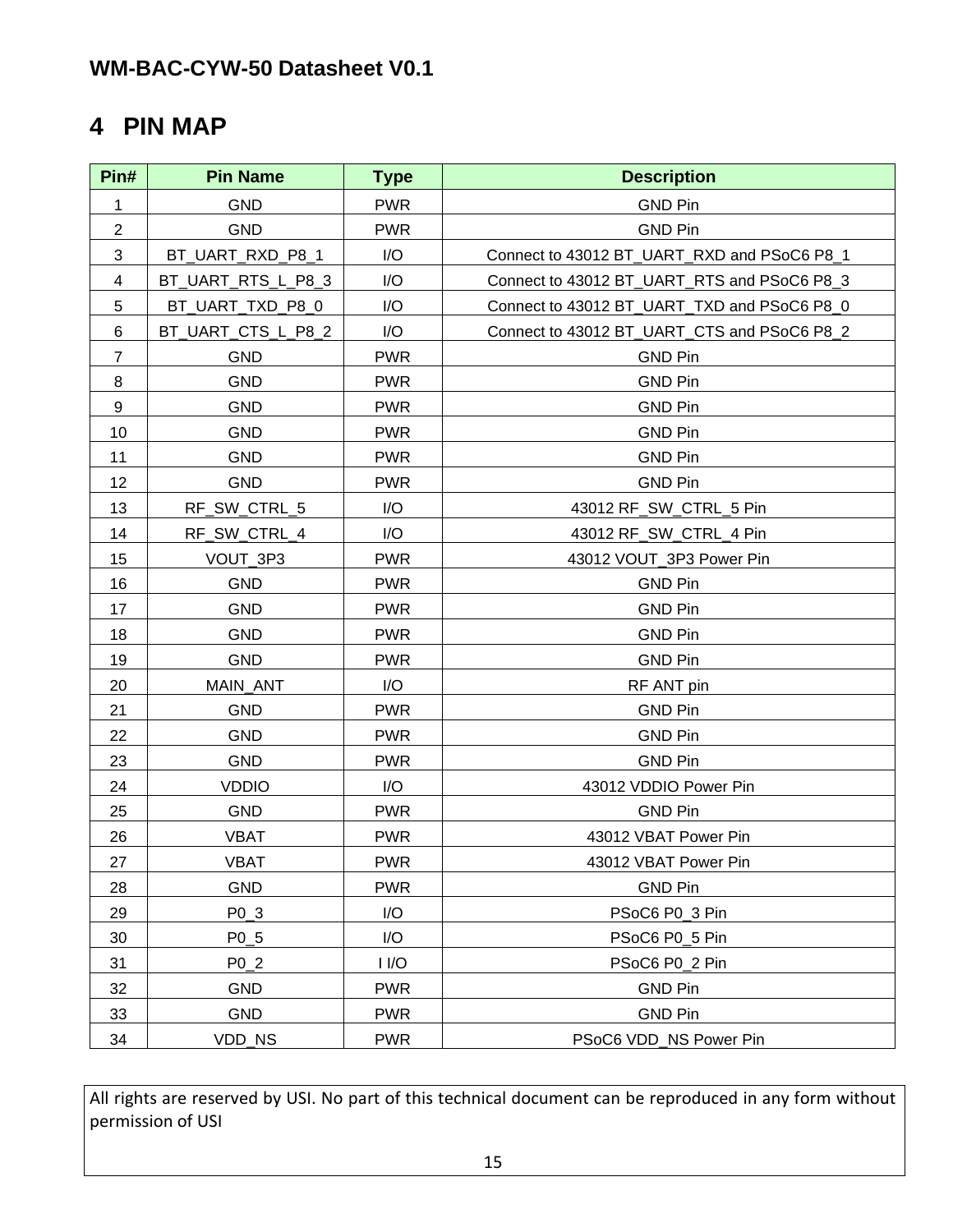| 35 | <b>VBACKUP</b><br><b>GND</b> | <b>PWR</b> | PSoC6 VBACKUP Power Pin                    |
|----|------------------------------|------------|--------------------------------------------|
|    |                              |            |                                            |
| 36 |                              | <b>PWR</b> | <b>GND Pin</b>                             |
| 37 | <b>GND</b>                   | <b>PWR</b> | <b>GND Pin</b>                             |
| 38 | <b>VDDD</b>                  | I/O        | PSoC6 VDDD Power Pin                       |
| 39 | <b>GND</b>                   | <b>PWR</b> | <b>GND Pin</b>                             |
| 40 | $P11_2$                      | I/O        | PSoC6 P11_2 Pin                            |
| 41 | P11_5                        | I/O        | PSoC6 P11_5 Pin                            |
| 42 | <b>GND</b>                   | <b>PWR</b> | <b>GND Pin</b>                             |
| 43 | <b>GND</b>                   | <b>PWR</b> | <b>GND Pin</b>                             |
| 44 | VCO_P0_0                     | I/O        | 32.768KHz Clock In                         |
| 45 | VCO_P0_1                     | I/O        | 32.768KHz Clock Out                        |
| 46 | <b>GND</b>                   | <b>PWR</b> | <b>GND Pin</b>                             |
| 47 | <b>GND</b>                   | <b>PWR</b> | <b>GND Pin</b>                             |
| 48 | P <sub>10_4</sub>            | I/O        | PSoC6 P10_4 Pin                            |
| 49 | P9_7                         | I/O        | PSoC6 P9_7 Pin                             |
| 50 | <b>GND</b>                   | <b>PWR</b> | <b>GND Pin</b>                             |
| 51 | <b>VDDA</b>                  | <b>PWR</b> | PSoC6 VDDA Power Pin                       |
| 52 | VDDIO1                       | <b>PWR</b> | PSoC6 VDDIO1 Power Pin                     |
| 53 | VDDIO0                       | <b>PWR</b> | PSoC6 VDDIO0 Power Pin                     |
| 54 | GND                          | <b>PWR</b> | <b>GND Pin</b>                             |
| 55 | $P1_4$                       | I/O        | PSoC6 P1_4Pin                              |
| 56 | $P10_1$                      | I/O        | PSoC6 P10_1 Pin                            |
| 57 | P <sub>10_5</sub>            | I/O        | PSoC6 P10_5 Pin                            |
| 58 | $P9_3$                       | I/O        | PSoC6 P9_3 Pin                             |
| 59 | P <sub>10_0</sub>            | I/O        | PSoC6 P10 0 Pin                            |
| 60 | $P9_2$                       | I/O        | PSoC6 P9_2 Pin                             |
| 61 | $P9_4$                       | I/O        | PSoC6 P9_4 Pin                             |
| 62 | GND                          | <b>PWR</b> | <b>GND Pin</b>                             |
| 63 | $P7_2$                       | I/O        | PSoC6 P7_2 Pin                             |
| 64 | $P7_7$                       | I/O        | PSoC6 P7_7 Pin                             |
| 65 | $P7_1$                       | I/O        | PSoC6 P7_1 Pin                             |
| 66 | $P7_0$                       | I/O        | PSoC6 P7_0 Pin                             |
| 67 | TCLK_SWCLK_P6_7              | I/O        | Connect to 43012 TCLK_SWCLK and PSoC6 P6_7 |
| 68 | TMS_SWDIO_P6_6               | I/O        | Connect to 43012 TMS_SWDIO and PSoC6 P6_6  |
| 69 | TDO_SWO_P6_4                 | I/O        | Connect to 43012 TDO_SWO and PSoC6 P6_4    |
| 70 | TDI_P6_5                     | I/O        | Connect to 43012 TDI and PSoC6 P6_5        |
| 71 | BT_PCM_OUT                   | I/O        | Connect to 43012 PCM_OUT                   |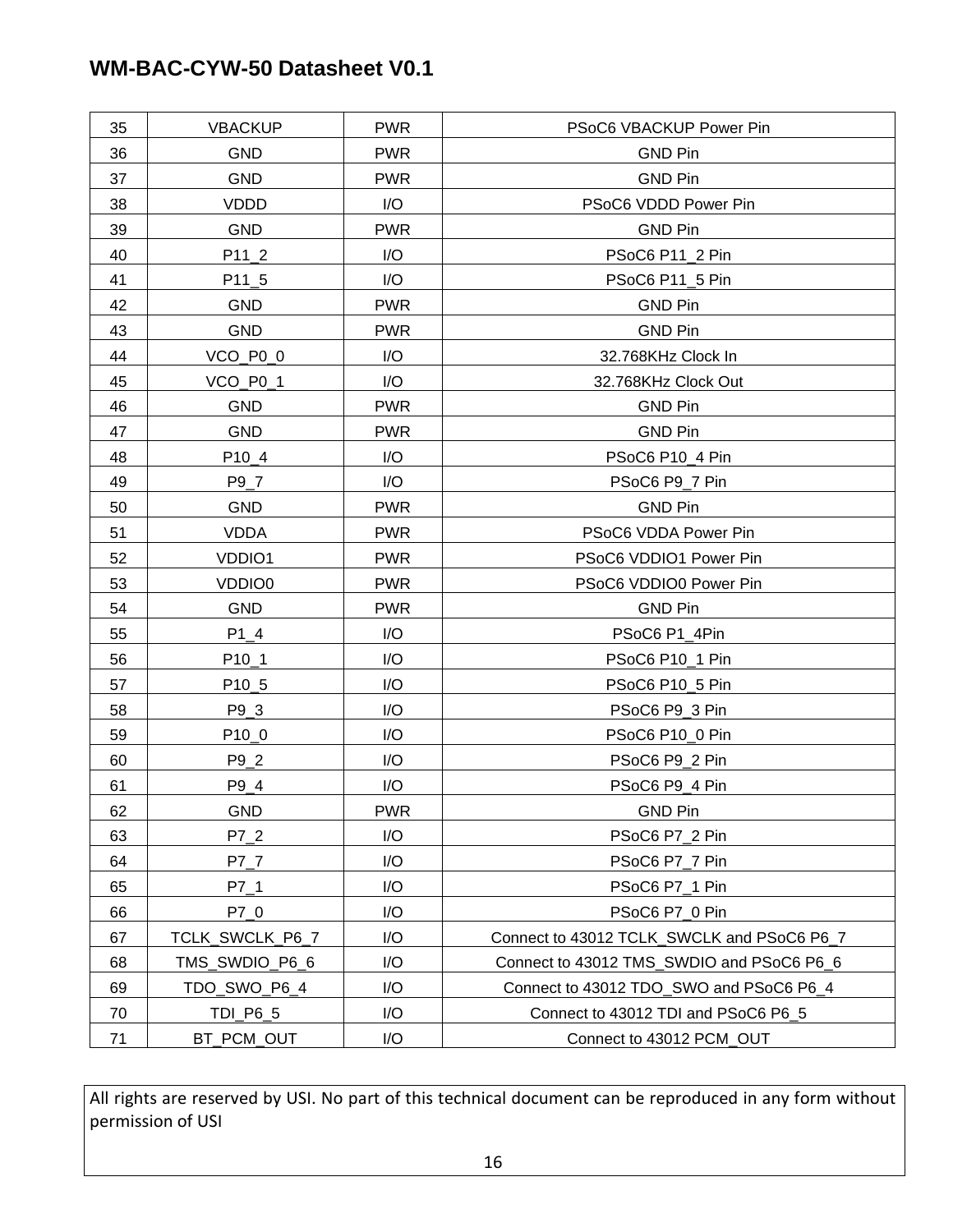| 72  | BT_PCM_IN         | I/O        | Connect to 43012 PCM IN                      |
|-----|-------------------|------------|----------------------------------------------|
| 73  | BT_PCM_CLK        | I/O        | Connect to 43012 PCM_CLK                     |
| 74  | BT_PCM_SYNC       | I/O        | Connect to 43012 PCM_SYNC                    |
| 75  | WL_HOST_WAKE_P6_0 | I/O        | Connect to 43012 WL_HOST_WAKE and PSoC6 P6_0 |
| 76  | WL_JTAG_TDI       | I/O        | Connect to 43012 WL_JTAG_TDI                 |
| 77  | WL_JTAG_TRS       | I/O        | Connect to 43012 WL_JTAG_TRS                 |
| 78  | WL_REG_ON_P6_2    | I/O        | Connect to 43012 WL_REG_ON and PSoC6 P6_2    |
| 79  | BT_REG_ON_P6_3    | I/O        | Connect to 43012 BT_REG_ON and PSoC6 P6_3    |
| 80  | $P5_7$            | I/O        | PSoC6 P5_7 Pin                               |
| 81  | $P5_6$            | I/O        | PSoC6 P5_6 Pin                               |
| 82  | $P5_2$            | I/O        | PSoC6 P5_2 Pin                               |
| 83  | $P5_3$            | I/O        | PSoC6 P5_3 Pin                               |
| 84  | $P5_5$            | I/O        | PSoC6 P5_5 Pin                               |
| 85  | $P5_1$            | I/O        | PSoC6 P5_1 Pin                               |
| 86  | $P5_4$            | I/O        | PSoC6 P5_4 Pin                               |
| 87  | $P5_0$            | I/O        | PSoC6 P5_0 Pin                               |
| 88  | $P1_1$            | I/O        | PSoC6 P1_1 Pin                               |
| 89  | $P1_5$            | I/O        | PSoC6 P1_5 Pin                               |
| 90  | $P0_4$            | I/O        | PSoC6 P0_4 Pin                               |
| 91  | <b>GND</b>        | <b>PWR</b> | <b>GND Pin</b>                               |
| 92  | <b>GND</b>        | <b>PWR</b> | <b>GND Pin</b>                               |
| 93  | <b>USBDM</b>      | I/O        | PSoC6 USBDM Pin                              |
| 94  | <b>USBDP</b>      | I/O        | PSoC6 USBDP Pin                              |
| 95  | <b>VDDUSB</b>     | <b>PWR</b> | PSoC6 VDDUSB Power Pin                       |
| 96  | $P11_4$           | I/O        | PSoC6 P11_4 Pin                              |
| 97  | $P11_7$           | I/O        | PSoC6 P11 7 Pin                              |
| 98  | P11_6             | I/O        | PSoC6 P11_6 Pin                              |
| 99  | $P11_0$           | I/O        | PSoC6 P11_0 Pin                              |
| 100 | $P11_3$           | I/O        | PSoC6 P11 3 Pin                              |
| 101 | $P1_0$            | I/O        | PSoC6 P1_0 Pin                               |
| 102 | <b>GND</b>        | <b>PWR</b> | GND Pin                                      |
| 103 | ECO_P12_7         | I/O        | <b>ECO Clock Out</b>                         |
| 104 | ECO_P12_6         | I/O        | ECO Clock In                                 |
| 105 | <b>GND</b>        | <b>PWR</b> | <b>GND Pin</b>                               |
| 106 | $P9_1$            | I/O        | PSoC6 P9 1 Pin                               |
| 107 | $P9_0$            | I/O        | PSoC6 P9_0 Pin                               |
| 108 | $P11_1$           | I/O        | PSoC6 P11_1 Pin                              |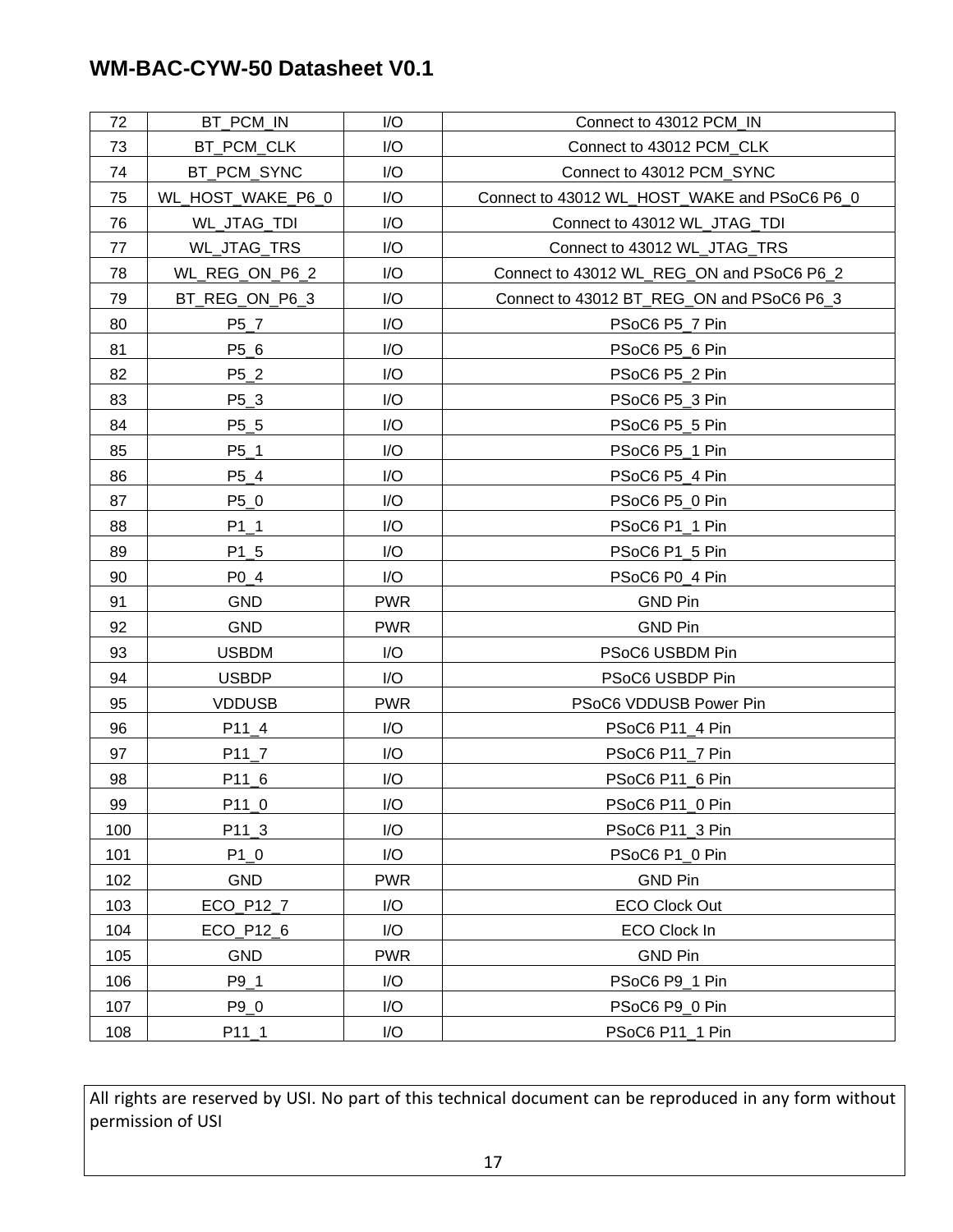| 109 | <b>GND</b>        | <b>PWR</b> | <b>GND Pin</b>                               |
|-----|-------------------|------------|----------------------------------------------|
| 110 | SIDO_CMD_P12_5    | I/O        | Connect to 43012 SIDO_CMD and PSoC6 P12_5    |
| 111 | SDIO_CLK_P12_0    | I/O        | Connect to 43012 SDIO_CLK and PSoC6 P12_0    |
| 112 | SIDO_DATA_3_P12_4 | I/O        | Connect to 43012 SIDO_DATA_3 and PSoC6 P12_4 |
| 113 | SIDO_DATA_0_P12_1 | I/O        | Connect to 43012 SIDO_DATA_0 and PSoC6 P12_1 |
| 114 | SIDO_DATA_1_P12_2 | I/O        | Connect to 43012 SIDO_DATA_1 and PSoC6 P12_2 |
| 115 | SIDO_DATA_2_P12_3 | I/O        | Connect to 43012 SIDO_DATA_2 and PSoC6 P12_3 |
| 116 | <b>GND</b>        | <b>PWR</b> | <b>GND Pin</b>                               |
| 117 | <b>GND</b>        | <b>PWR</b> | <b>GND Pin</b>                               |
| 118 | <b>GND</b>        | <b>PWR</b> | <b>GND Pin</b>                               |
| 119 | <b>GND</b>        | <b>PWR</b> | <b>GND Pin</b>                               |
| 120 | <b>XRES</b>       | I/O        | <b>System Reset</b>                          |
| 121 | <b>GND</b>        | <b>PWR</b> | <b>GND Pin</b>                               |
| 122 | <b>GND</b>        | <b>PWR</b> | <b>GND Pin</b>                               |
| 123 | <b>GND</b>        | <b>PWR</b> | <b>GND Pin</b>                               |
| 124 | <b>GND</b>        | <b>PWR</b> | <b>GND Pin</b>                               |
| 125 | <b>GND</b>        | <b>PWR</b> | <b>GND Pin</b>                               |
| 126 | <b>GND</b>        | <b>PWR</b> | <b>GND Pin</b>                               |
| 127 | <b>GND</b>        | <b>PWR</b> | <b>GND Pin</b>                               |
| 128 | <b>GND</b>        | <b>PWR</b> | <b>GND Pin</b>                               |
| 129 | <b>GND</b>        | <b>PWR</b> | <b>GND Pin</b>                               |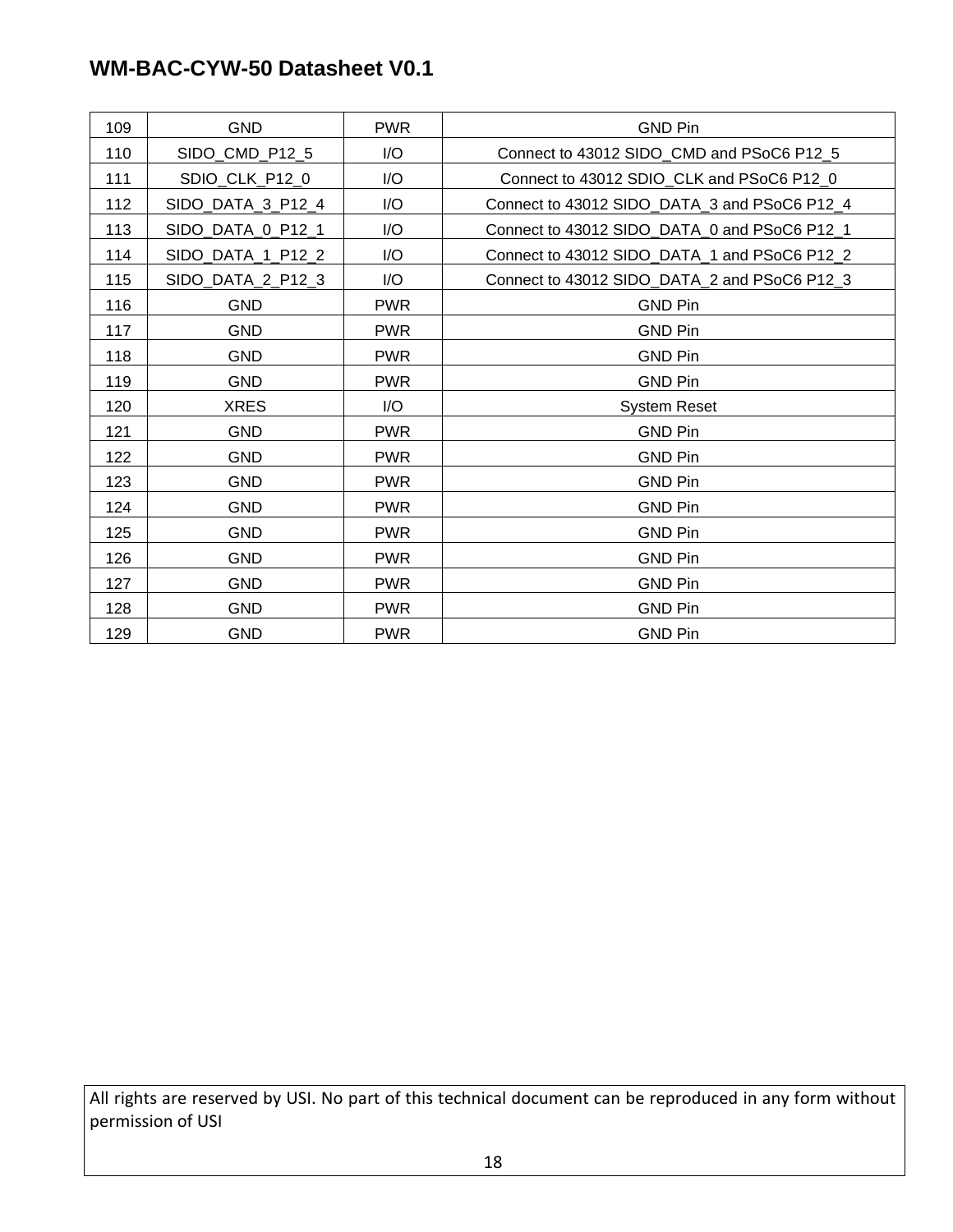# <span id="page-18-0"></span>**5 PHYSICAL SPECIFICATIONS**



All rights are reserved by USI. No part of this technical document can be reproduced in any form without permission of USI

ddd

0.080

Coplenarity: